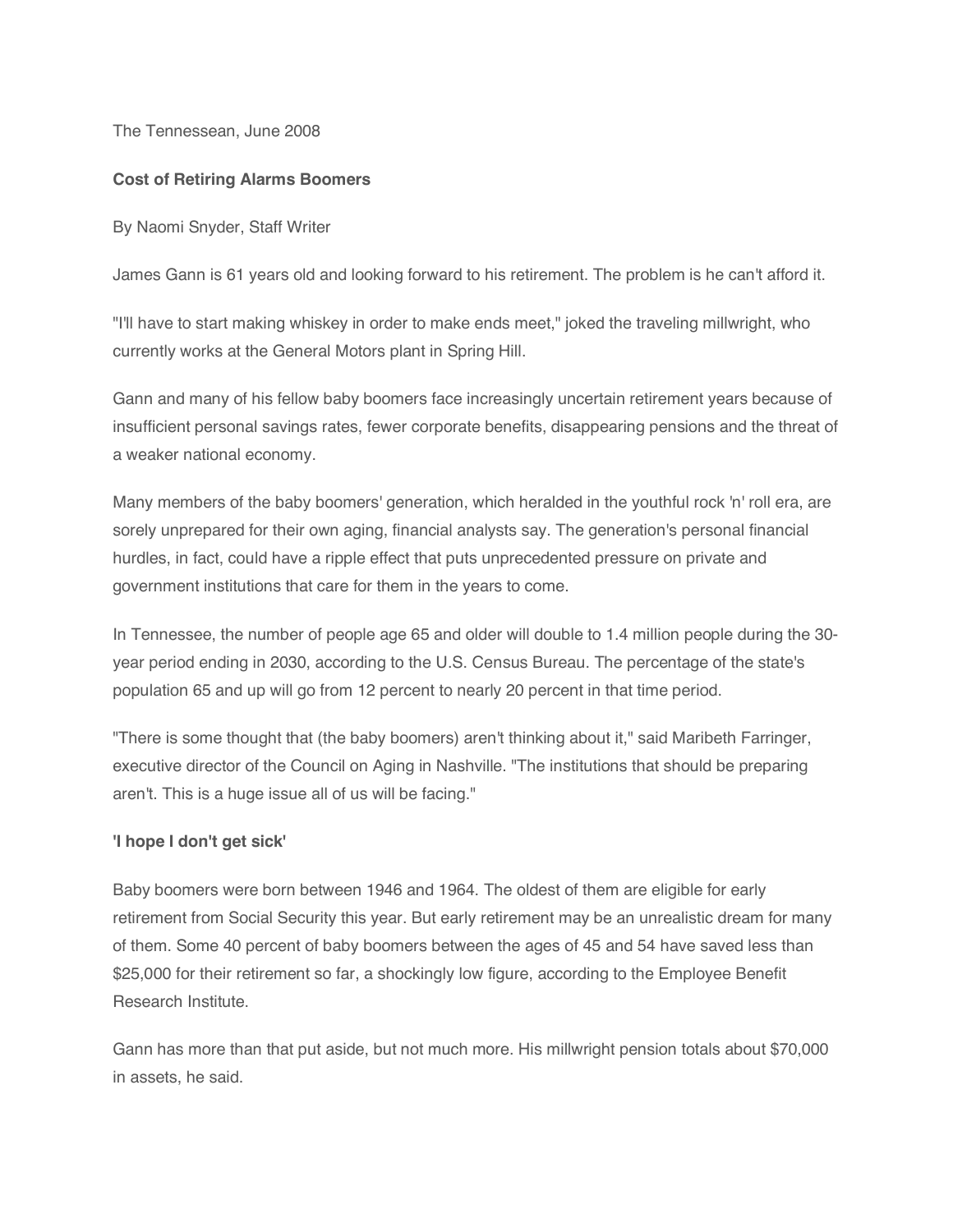"At the rate the economy is going, that would last me a year and a half to two years, somewhere in that neighborhood," he said. "There ain't no way."

Gann figures he won't be able to retire until he is 70 years old. And even then he has doubts. He figures he'll get an additional \$1,500 to \$2,000 per month from Social Security, which he worries won't be enough to live on with high gas prices and food inflation.

As he slathered a mixture of butter and syrup onto a serving of biscuits on a recent morning getting ready for work, he wondered whether those biscuits might cost \$4 each and gas \$8 per gallon by the time he's older. He plans to build a home on 22 acres that he inherited in rural Alabama and worries that inflation and high gas prices might affect his retirement.

"It's 28 miles from the closest beer," he said of his home site as the sounds of Steppenwolf blasted from a CD player.

"This isn't exactly what I envisioned," he said. "I just hope I don't get sick."

## **Many plan too late**

Gann started getting more serious about retirement planning only two years ago. He began to work longer hours and save extra money. So far, he has saved about \$1,000 in addition to his pension.

"I would have liked to already have my house built. With the cost of building materials going up, my house will probably be about as big as this basement," he said, surveying the single bedroom he rents under someone's house in Spring Hill for \$260 a week. Gann also owns a singlewide manufactured home in Alabama, which he paid for with \$3,000 in cash.

In some circles, Gann is considered lucky. At least he has a pension through his employer.

The percentage of working adults with a pension has fallen from 30 percent in 1980 to less than 20 percent today, according to the Kaiser Family Foundation. About half of all Americans have access to no retirement savings plan at work at all, according to the AARP, which represents Americans 50 years old and up.

A lot of baby boomers figure they'll make up for lost time or insufficient savings by working later in life. But financial planners say that, realistically, many people run into health problems or are laid off in their later years, so that early retirement becomes a necessity, not a choice.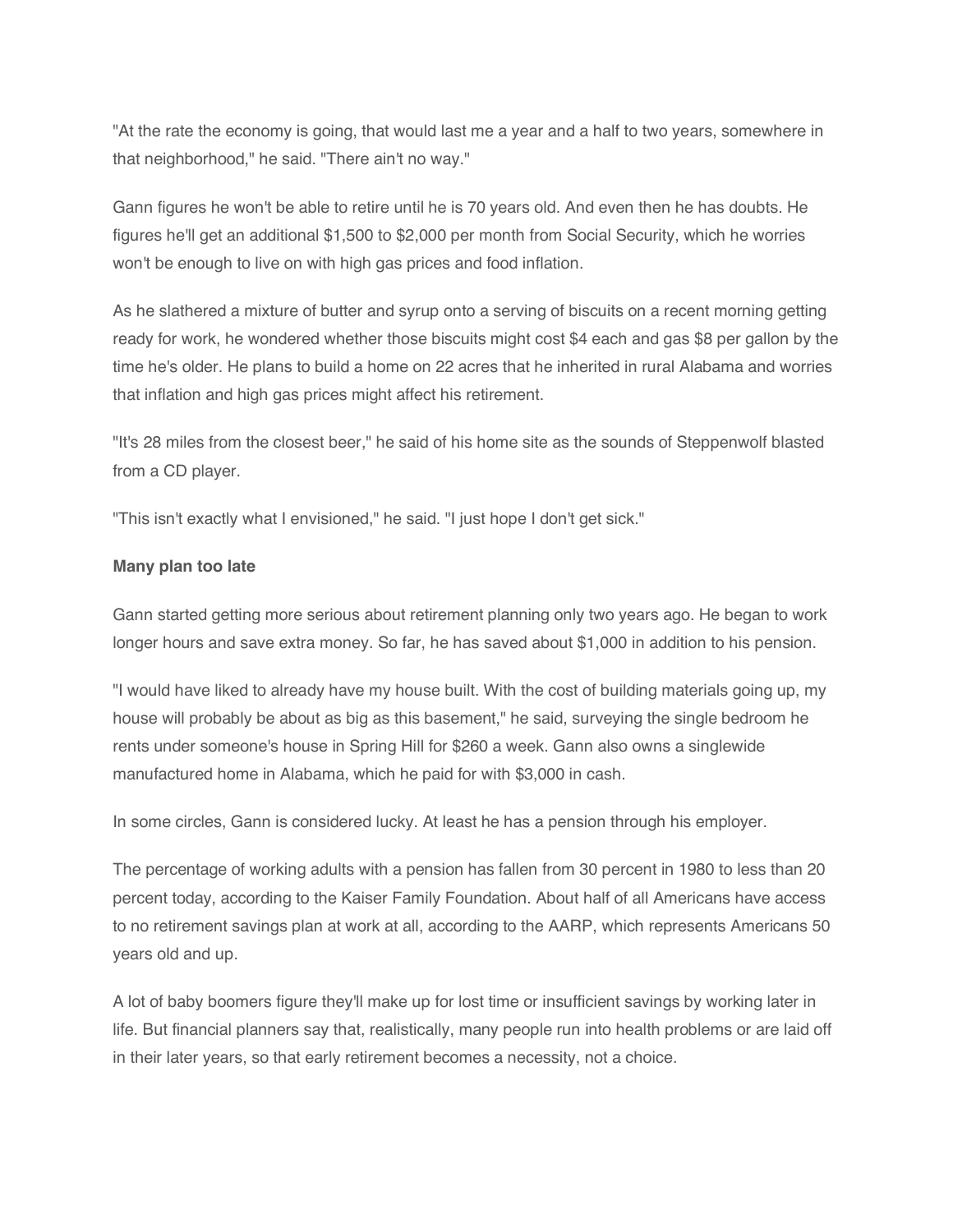"We have two tsunamis, the age wave and the obesity epidemic," said Ruth Garrett, a gerontologist and associate professor at Meharry Medical College. "Many of us fear this is serious enough to buckle the economy."

She said Americans are likely to face tax increases to pay for the growing population of elderly, many of whom don't have the financial resources to care for themselves. Another possibility is that more of the elderly will have to move in with their children or work as long as possible.

Social Security amounts to about 40 percent of a person's paycheck while he or she was working, according to the AARP. And medical inflation is more than double the rate of overall inflation, putting a noticeable crimp in the budgets of retirees with ongoing medical problems.

"There is no way to not have tax increases," Garrett said. "We have to pay for this lack of responsibility."

## **No option but to work**

State and federal governments already are strapped for cash to care for the elderly. The federal government estimates that Medicare's hospital insurance will go broke in 11 years. Tennessee has been desperately trying to reduce the costs of Medicaid, which cares for the indigent. One Middle Tennessee state-funded program that helps the middle-income elderly pay for at-home assistance with meals, housekeeping and personal assistance has a waiting list several years long.

"I think it's something we ought to be very worried about," said Bill Garrett,

a **certified financial planner** in Brentwood. "Baby boomers are not saving as much, living longer and inflation is high. You have the makings of a perfect storm."

Ron Firmin, a former mortgage banker-turned-author, is 61 years old and lives in Murfreesboro. "I think I'm to blame as a member of the baby boomer generation," Firmin said. "We need to be better informed personally."

Firmin is one of many baby boomers now responsible for making their own investment decisions as they save for retirement. He said he lost tens of thousands in the stock market, after the technology bust in 2002.

That experience forms the basis of a book he has written, Fire Your Financial Planner, which Firmin said is exactly what he did after losing almost a third of his retirement savings. He also estimates he lost about \$3 million after his mortgage business went bust about four years ago. Now, he has cut